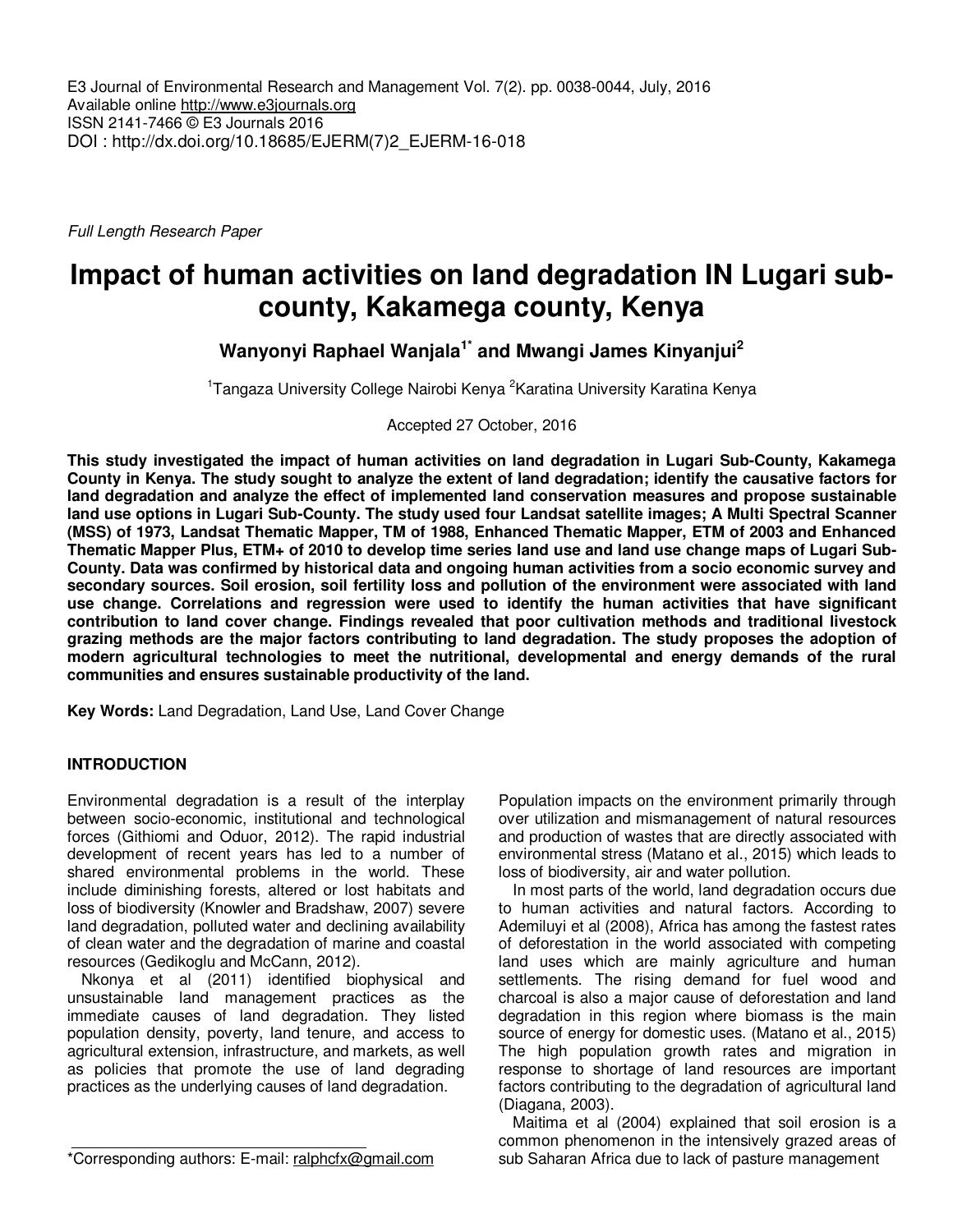practices. Here, expansion of livestock farming practices, the increase in their numbers and in some places integration with rain fed agriculture in low potential areas leads to soil erosion. Land degradation by depletion of soil nutrients is widespread in areas of subsistence farming especially as a result of removal of crop residue from farmlands either by burning or for domestic energy. This type of degradation intensifies the acidity levels in the soils and may trigger soil erosion, and also reduces crop yields (FAO, 2001).

Management and utilization of natural resources is often considered as the most critical environmental problem in Kenya. However, pollution from industrial and domestic sources and related public health problems is also becoming a real menace. Water and air pollution and domestic and industrial wastes are some of the critical diseconomies that have resulted from the process of industrial expansion and social transformation in the country (Kamau, 2010).

Land degradation impacts directly and indirectly on people's livelihoods, their vulnerability and food security (McDonagh et al, 2006). Bationo et al (2006) stated that land degradation is the most serious threat to food production, food security, and natural resource conservation in Africa. They explained that the African population is trapped in a vicious cycle between land degradation and poverty, and the lack of resources and knowledge to generate adequate income and opportunities to overcome the challenges of land degradation.

Due to land degradation, Net Primary Productivity (NPP) index decreased in South Africa with a 41 per cent reduction in croplands (Bai and Dent 2007) About 17 million people, 38 % of the South African population, depend on these degrading areas. Using GIS analysis, Kayhko et al (2010) demonstrated effects of land degradation on forest resources in Zanzibar, Tanzania. They reported that about 6 million hectares of primary forest is lost annually due to agriculture, logging, and other human activities responsible for land use and land cover changes (FAO, 2006; Lambin et al, 2003). In Kenya over the period 1981-2003, NPP increased in woodland and grassland, but hardly at all in cropland and in 40 % of cropland it decreased. This was in the context of a doubling of human population over the same period and an increased demand for food resources (Bai and Dent 2006).

In Sub-Saharan Africa, most economic developments are agriculturally based with two thirds of African countries depending on agriculture for their livelihoods. Diagana (2003) explains that in this region, most farmers are small holders with 0.5 to 2 ha of land and who earn less than US \$1 a day. Many of the farmers face 3-5 months of hunger, have large families and are malnourished. The fate of the agricultural sector, therefore, directly affects economic growth, poverty eradication programs and the social welfare of livelihood

in Africa. In Kenya specifically, agricultural productivity and food security are currently under serious threat due to the decline in soil fertility (Kabubo-Mariara, Linderhof, Kruseman, Atieno and Mwabu, 2010).

Land use changes in Kenya and East Africa have transformed land cover to farmlands, grazing lands, human settlements, and urban centres at the expense of the natural vegetation (Kabubo-Mariara et al., 2010). These changes are associated with deforestation, biodiversity loss, and land degradation (Maitima et al, 2009). For example, in the early 2000s, approximately 30 % of Kenya's land was affected by very severe to severe land degradation and an estimated 12 million people, equivalent to a third of the Kenya's population, depended directly on that land which was being degraded (Bai and Dent, 2008).

Improving agricultural productivity is central in achieving Kenya's Vision 2030 goals. However, widespread land degradation, exemplified by soil erosion and declining soil fertility, which in turn leads to falling production, remains a big challenge in the region (Kimaru and Jama, 2005). Over the last three decades, soil erosion and land degradation have become major environmental concerns and present a formidable threat to food security and sustainability of agricultural production (Kabubo-Mariara et al., 2010).

In Lugari Sub-County deforestation is still rampant particularly in villages and among farmers where land for cultivation is priority. Population pressure, improper Government policies and disruption of indigenous traditional land-use management practices, have contributed to accelerated degradation of forest land and loss of biodiversity (Wafuke, 2012). These human activities have resulted in intensive land use, modification, and alteration of the status of the land use and land cover change over time as stated in the Lugari Sub-County Development Plan, 2008-2012. This study therefore sought to;

Analyse the extent of land degradation in Lugari Sub-**County** 

Identify the causative factors for land degradation in Lugari Sub-County

Analyze the effect of implemented land conservation measures and propose sustainable land use options.

# **METHODOLOGY**

Lugari Sub-County in Kakamega County Kenya occupies 670.2 sq. km equivalent to 0.12% of the total area of Kenya. The Sub-County lies at the altitude of 1300 - 1800 Metres above sea level, between longitudes  $34^{\circ}28'$  and 35 $^0$  East and between latitude 0 $^0$  25 $^{\circ}$  and 1 $^0$  North of the equator.

In the 2009 housing and population census, the Sub-County had a population of 292,151 people with an annual growth rate of 4.1%, one of the highest in the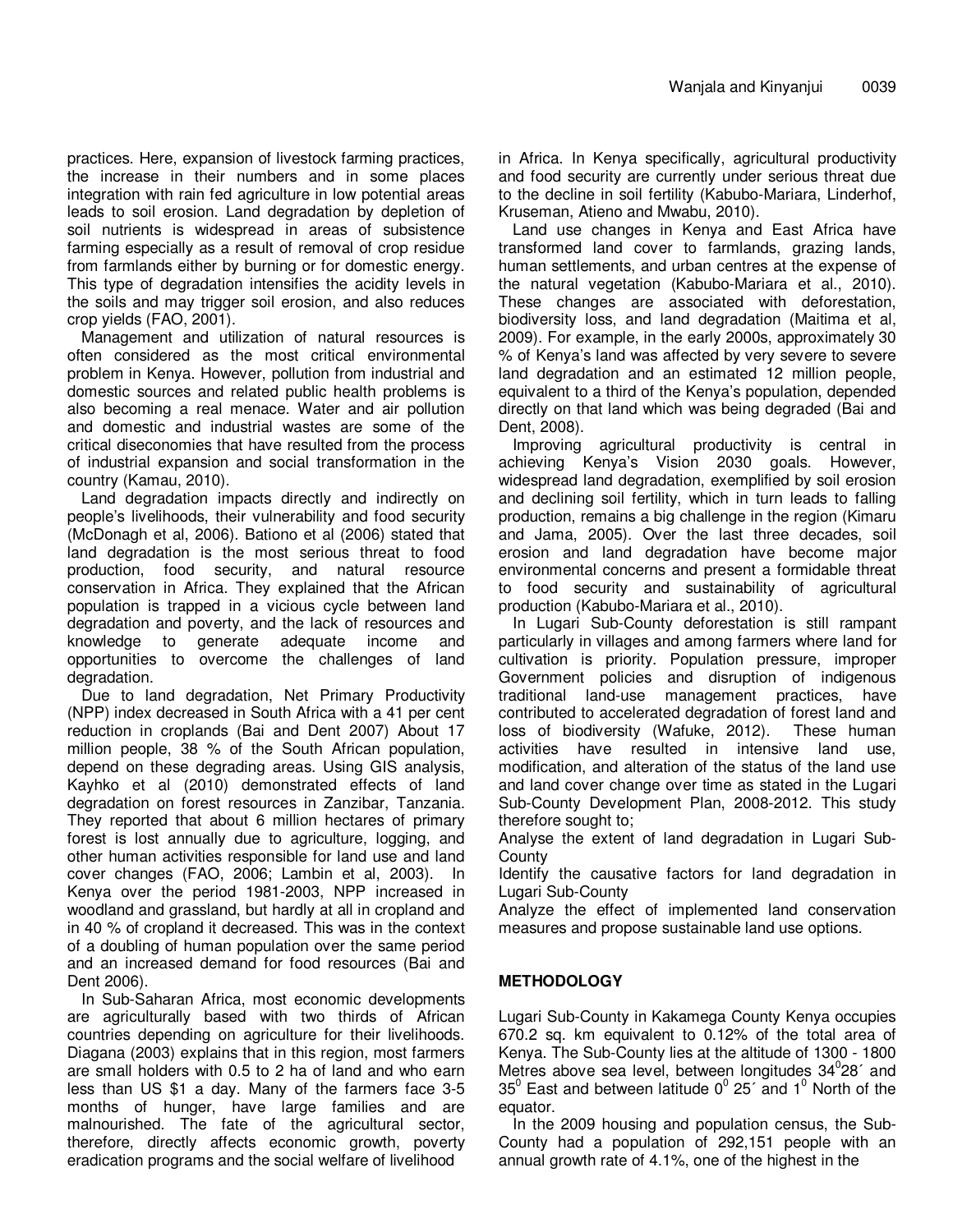country. The high population increase will definitely have negative impacts on the development of the Sub-County as well the pressure on land and natural resources available in the Sub-County. Agriculture is one of the main economic activities carried out in Lugari Sub-County, specifically livestock rearing and cultivation.

The study used four Landsat satellite images; A Multi Spectral Scanner (MSS) of 1973, Landsat Thematic Mapper, TM of 1988, Enhanced Thematic Mapper, ETM of 2003 and Enhanced Thematic Mapper Plus, ETM+ of 2010 to develop time series land use and land use change maps of Lugari Sub-County. The Landsat Thematic Mapper (TM) imagery provides seven Multi Spectral channels (3 visible, 1 near-infrared, 2 midinfrared, 1 thermal-infrared) at 30-meter resolution (120 meter resolution for the thermal-infrared band). Enhanced Thematic Mapper Plus (ETM+) adds an extra 15-meter resolution panchromatic band and improved resolution for the thermal-infrared band (60-meters).

ERDAS imagine remote sensing software and ArcGIS 10.2 were used for the image geo-referencing and land cover processing. Various color composites and band ratios were derived to enable image interpretation. In false colour composites of bands 4, 3, 2 which offers information and color contrasts enabling the classification. This captured details relating to natural forests, planted forests, farmlands, cleared forests, sugarcane zones, shrubs and riverine vegetation.

The image classification process involved both supervised and unsupervised classification in order to come up with a current depiction of the state of land use and land cover in the Sub-County. Six thematic vegetation types i.e. forest plantation, cleared forests, agricultural farmlands, sugarcane zone, riverine vegetation, and shrub lands were digitized as training sites for the supervised classification. This was followed by on screen digitization to clarify different land use clusters since the study area is small and details of land use could be confirmed from other sources such as the Google earth maps. The same procedure was repeated for all the years of monitoring. The vector layers were used to derive areas of land use change over time in Arc GIS software and such areas were identified for patterns to allow attribution of the causes of change.

To confirm the cause of land cover change and identify the impacts on the ground, a survey using a set of questionnaires in 100 sampled households was used to test land use activities, household composition, and income/source of livelihood, education, and land management and conservation measures at household levels. The sampling was proportionally allocated to cover the two agro-ecological zones; Upper Midland (UM3/UM4) s and Lower Midland (LM2 LM3-4) zones of the study area (Kenya Soil Survey [KSS], 2011).

Sampling was also done to identify the key informants from government departments like the KFS (Kenya Forest Service), KEFRI (Kenya Forestry Research Institute), District Agricultural Officer(DAO), DELDO (District Environment and Land Development Officer),

and National Environment Management Authority (NEMA). The study also employed field observation and photo recording techniques to gather and capture information on indicators of land degradation. Field survey also provided opportunities to the researcher to gather and review the available existing secondary data and documentations from Kakamega County Offices.

The data collected were first collated, and then assigned to numerical codes. Both questionnaires were designed to allow the vital statistics on the responses be sought, and included variables such as sex, household composition, occupation and educational level of the household members, land ownership, and land management practices. Correlation and regression analysis were performed. The regression equation is shown below.

### **Independent variables (Land use)**

Cultivation  $(X_1)$ , construction  $(X_2)$ , grazing  $(X_3)$ , fallow land  $(X_4)$ , agro forestry  $(X_5)$ , forest plantation  $(X_6)$ 

Dependent Variable

Land Degradation (Y)

The multiple regression model is thus represented as;

 $Y = a + β<sub>1</sub>X<sub>1</sub> + β<sub>2</sub>X<sub>2</sub> + β<sub>3</sub>X<sub>3</sub> + β<sub>4</sub>X<sub>4</sub> + β<sub>5</sub>X<sub>5</sub> + β<sub>6</sub>X<sub>6</sub>$ 

The β-values tell us about the relationship between land degradation and each predictor variable (land use and land management practices).

The collected data were analyzed using the Statistical Package for Social Scientists (SPSS) version 18. Variables such as sex, land ownership, land use among others were analyzed using descriptive statistics such as cross tabulations and frequencies. Relationship strength using Linear Regression and Pearson's Moment Correlations were conducted (confidence level of 95%) to test the relationship between human activities and land use land cover change (which were used as proxies of land degradation).

The study carried out a correlation to investigate the association between different land use practices responsible for land conversion and the existing land conservation measures. In this case, correlations was used to give the numerical value of the strength of this association by Land Use Land Cover Change on land degradation. The study also undertook a regression analysis of the linkage between Land Use Land Cover Change (LULCC) and land degradation so as to determine the influence of the independent variables on the dependent variable. Regression analysis allows us to be able to make predictions of relationships between variables.

# **RESULTS**

The results show that agricultural land gradually increased throughout the study period. For instance, the area of land under rainfed agriculture increased from about 45, 836 ha to 46, 124 ha between 1973 and 1988. This was a percentage change of 0.63 in a period of 15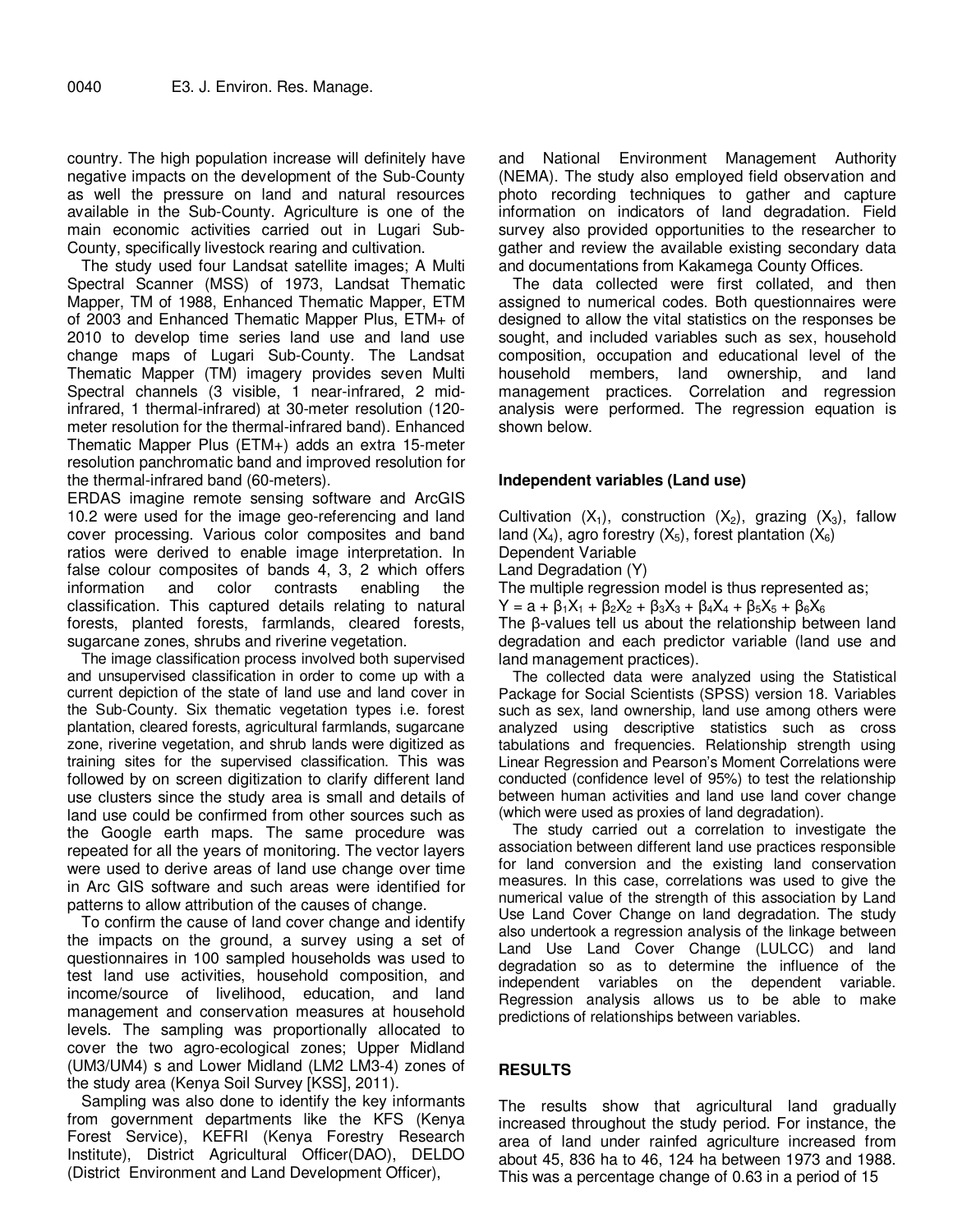| Land Use                    | Area (Ha) 1973 | Area (Ha) 1988 | Area (Ha) 2003 | Area (Ha) 2010 |
|-----------------------------|----------------|----------------|----------------|----------------|
| <b>Forest Plantation</b>    | 6736.1340      | 6841.0110      | 6223.8730      | 4785.4440      |
| Open forest                 | 4079.4790      | 3749.9640      | 3593.8730      | 4671.2300      |
| <b>Rainfed agriculture</b>  | 45836.9280     | 46124.4620     | 46002.9100     | 46423.4500     |
| <b>Riverine vegetation</b>  | 2129.1820      | 2010.6750      | 1810.3720      | 1210.6250      |
| Scrubland                   | 2277.3720      | 2079.7410      | 1819.5510      | 1659.6800      |
| <b>Sugarcane plantation</b> | 5690.5480      | 5993.7910      | 7399.1540      | 7999.2040      |
| Wetland                     | 261.2460       | 211.2450       | 161.1560       | 121.2560       |
| Total                       | 67010.8890     | 67010.8890     | 67010.8890     | 67010.8890     |

**Table 1:** Land use/ cover change for Lugari district between 1973 and 2010

**Table 2:** Correlation Matrix between Land Use Land Cover Change and Land Degradation in Lugari Sub-County

|                     | <b>Land Size</b> | <b>Cultivation</b> | <b>Construction</b> | Grazing | Agro-<br><b>Forestry</b> | <b>Fallow</b><br>Land | <b>Forest</b><br><b>Plantation</b> |
|---------------------|------------------|--------------------|---------------------|---------|--------------------------|-----------------------|------------------------------------|
| <b>Land Size</b>    |                  |                    |                     |         |                          |                       |                                    |
| <b>Cultivation</b>  | $-.370**$        |                    |                     |         |                          |                       |                                    |
| <b>Construction</b> | $-167$           | 0.228              |                     |         |                          |                       |                                    |
| Grazing             | $-0.354**$       | 0.333              | .129                |         |                          |                       |                                    |
| Agro forestry       | $-.300**$        | 0.137              | .105                | $.213*$ |                          |                       |                                    |
| <b>Fallow land</b>  | $-.037$          | 0.048              | .037                | .035    | $-122$                   |                       |                                    |
| <b>Forest</b>       | $-190$           | 0.100              | $-0.088$            | .058    | $.335**$                 | $-.089$               |                                    |
| <b>Plantation</b>   |                  |                    |                     |         |                          |                       |                                    |

\* Correlation is significant at the 0.05 level (2-tailed).

\*\* Correlation is significant at the 0.01 level (2-tailed).

years. In the next study period 2003 and 2010, the area of land under rainfed agriculture changed slightly from 46,002 ha to 46, 423 ha. This period recorded a percentage increase of 0.9 in only seven years. In comparison, the population density was 206, 321, and 440 persons per square kilometer in 1989, 1999, and 2009 respectively showing a much bigger increase. The large population increase and the low increase in agricultural area was attributed a s a factor leading to intensive farming which depletes soils nutrients and interferes with soil texture hence exposing it to erosion.

An analysis of the relationship between land use and land degradation is illustrated in Table 1. The output shows that land cultivation and land size have a Pearson correlation coefficient of  $r = -0.370$  at significance level of p < 0.01. This then signifies that the impact of degradation due to cultivation on the land in the area would reduce by 37% if the land size under cultivation is increased.

The output also shows a negative relationship between grazing and land size with a Pearson correlation coefficient of  $r = 0.354$  and the relationship is significant at 0.01 level of confidence. This level of significance indicates that the impact of degradation due to grazing activities on the land will reduce as land size increases. The correlation output also gives a negative relationship between agro forestry and land size with a Pearson

correlation coefficient of  $r = 0.300$ , which is a significant relationship with a confidence level of 0.01.

Further, agro forestry is positively correlated to grazing with a Pearson correlation coefficient of  $r = 0.213$  and it is significant at  $p < 0.05$  confidence level. A positive relationship between agro forestry and grazing indicates that adopting agro forestry as a land conservation and management measure in the area would make it possible to increase the land for grazing of animals because intensified cultivation would definitely reduce. Lastly, the output indicates a positive, significant, linear relationship between forest plantation and agro forestry practices in the area with a Pearson correlation coefficient of  $r =$ 0.335 at  $p < 0.01$  level of confidence. This positive relationship between the two variables would signify that the households in Lugari Sub-County engaged in forest plantation or on-farm tree planting are more likely to adopt agro-forestry practices as additional methods of land conservation and management and vice versa.

Table 2 summarizes the results of the regression analysis between land use and land degradation. From the table, a negative relationship has been generated for the model with Land degradation as the independent variable and Land use activities and management as the predictor variables for the model. Only livestock grazing and land cultivation show a significant relationship. Regression analysis assumes that the relationship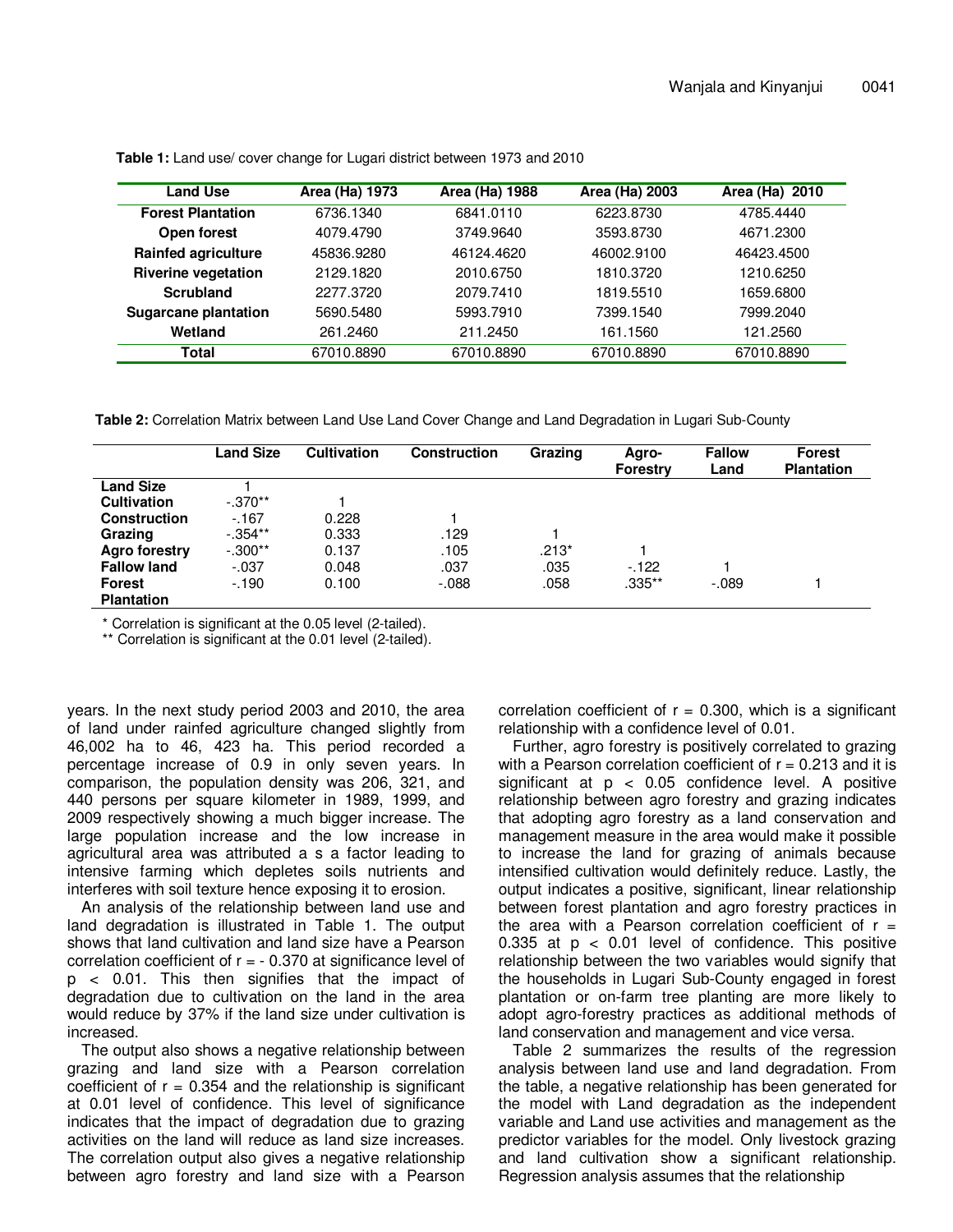|                          | Unstandardized<br><b>Coefficients</b> |               | <b>Standardized</b><br><b>Coefficients</b> |          | Sig.  | 95% Confidence<br>Interval for B |                              |
|--------------------------|---------------------------------------|---------------|--------------------------------------------|----------|-------|----------------------------------|------------------------------|
| Model                    | В                                     | Std.<br>Error | <b>Beta</b>                                |          |       | Lower<br><b>Bound</b>            | <b>Upper</b><br><b>Bound</b> |
| (Constant)               | 6.027                                 | 1.143         |                                            | 5.272    | 0.000 | 3.755                            | 8.299                        |
| <b>Cultivation</b>       | 0.890                                 | 0.368         | $-0.242$                                   | $-2.417$ | 0.018 | $-1.622$                         | $-0.158$                     |
| <b>Construction</b>      | 0.438                                 | 0.468         | $-0.093$                                   | $-0.935$ | 0.352 | $-1.368$                         | 0.493                        |
| Grazing                  | 0.359                                 | 0.175         | $-0.207$                                   | $-2.047$ | 0.044 | $-0.707$                         | $-0.010$                     |
| <b>Fallow land</b>       | 0.060                                 | 0.430         | $-0.015$                                   | $-0.140$ | 0.889 | $-0.916$                         | 0.795                        |
| <b>Agro forestry</b>     | 0.368                                 | 0.192         | $-0.198$                                   | $-1.917$ | 0.059 | $-0.750$                         | 0.014                        |
| <b>Forest plantation</b> | 0.225                                 | 0.234         | $-0.100$                                   | $-0.963$ | 0.338 | $-0.691$                         | 0.240                        |





**Figure 1:** Lugari District Land Use Cover 1973

between variables is linear. It is a statistical procedure that measures the relative impact of each independent variable on the dependent and is useful in forecasting. The multiple regression formula that best describes the relationship between the variables is; Cultivation ( $β =$ 0.890). This value indicates a positive relationship between land degradation and cultivation as a predictor variable. Therefore, this implies if the size of land under cultivation increases, land degradation will increase. Similarly, an increase in livestock grazing in Lugari Sub-County forest cover increases, land degradation will increase by 0.359.

The lesser values of confidence level ( $p \leq 0.05$ ) from the table output of linear regression, i.e., cultivation ( $p \le$ .018) and grazing ( $p \leq .014$ ) indicate that the sample results correspond to the research hypothesis, high population density and increased human activities in

Lugari Sub-County are significantly related to land degradation, and therefore the hypothesis is accepted. From the regression results, the t-test associated with the β - values for land cultivation and livestock grazing are significant because both have values that are less than 0.05 level of significance. This therefore means that land cultivation and grazing of livestock in Lugari Sub-County (two major land use forms) as predictor variables are making a significant contribution to land degradation. From the model, cultivation,  $[t(-2.417) = .018, p < .05]$ and livestock grazing [t  $(-2.047) = .044$ ,  $p < .05$ ]. From the magnitude of the t- statistics, we can see that both cultivation and grazing have a similar impact on the land in the area of study.

Lugari Sub-County has experienced significant changes in land use and forest cover reduction between 1973 and 2010 Figure 1 and 2 emanating from a rising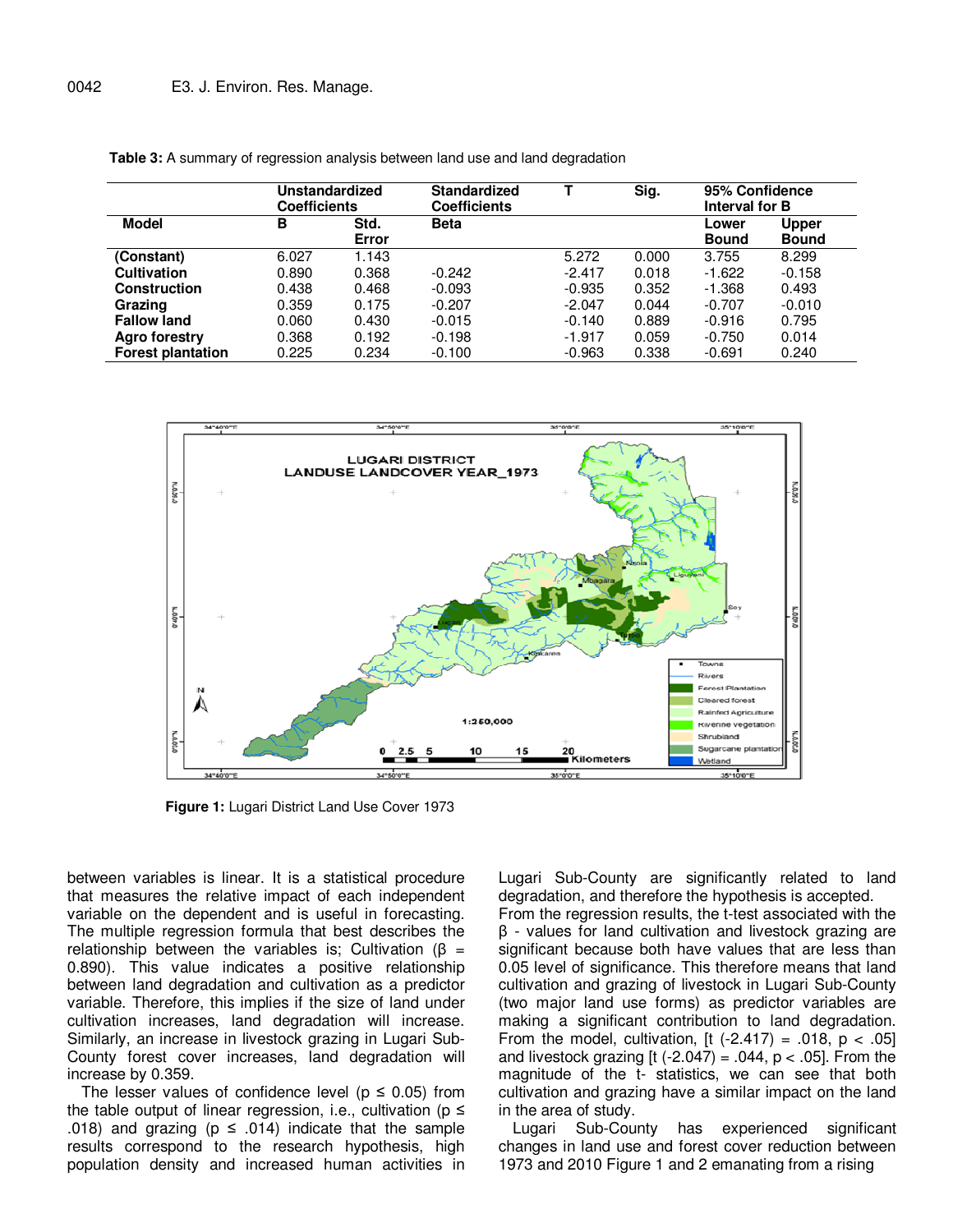

**Figure 2:** Lugari District Land Use Cover 2010

human population thus causing land degradation. The greatest changes occurred between 2003 and 2010 in most parts of the district. The major cause of the changes in land use and forest cover was human activities which saw the following changes take place: between 1973 and 1988 the area of land under forest plantation slightly increased by 1.56%, open forest increased by about 8.1%, rain fed agriculture increased by 0.63%, riverine vegetation reduced by 5.57%, shrub lands land reduced by 8.68%, sugarcane plantation increased by 5.33%, and wetlands reduced by 19.14%. The period between 2003 and 2010 registered the following significant changes in only seven years: forest plantation reduced by 23.11%, open forest increased by 29.98%, rain fed agriculture increased by 0.91%, riverine vegetation reduced by 33.13%, shrub land reduced by 8.79%, sugarcane plantation increased by 10.00%, and wetlands reduced by 24.76%.

Land cultivation and livestock grazing are the major contributing factors to land degradation in the district. At confidence level of 95% or  $P \le 0.05$  both cultivation and livestock grazing had significant values as follows: cultivation (P = .018) and livestock grazing (P = .04). The area has also experienced a rapid growth in population density over time. For instance, population density was 206, 321, and 440 persons per square kilometer in 1989, 1999, and 2009 respectively. The growing trends of population and the consequent demand for food, energy,

and housing in the area have considerably altered land use practices, reduced both plantation and natural land covers and severely caused land.

### **DISCUSSIONS**

The results showed that there was a percentage change of 0.63 in a period of 15 years of 1973-1988 and a percentage increase of 0.9 in only seven years from 2003-2010. This has been attribute to a rapid growth in population density over time. The growing trends of population and the consequent demand for food, energy, and housing in the area have considerably altered land use practices, reduced both plantation and natural land covers and severely caused land degradation.

The study concludes that land cultivation and livestock grazing are the major contributing factors to land degradation in Lugari Sub-County. The study concludes that human clearing forest land for cultivation and grazing can be attributed to the land degradation experienced in Lugari Sub-County which has led to large rates of encroachment into forested areas.

Afforestation, reforestation, and social forestry programs should be implemented at the local levels in the area so as protect land cover and to preserve the existing forests and vegetation in the area. The government must demonstrate the benefits of agro-forestry to the farmers